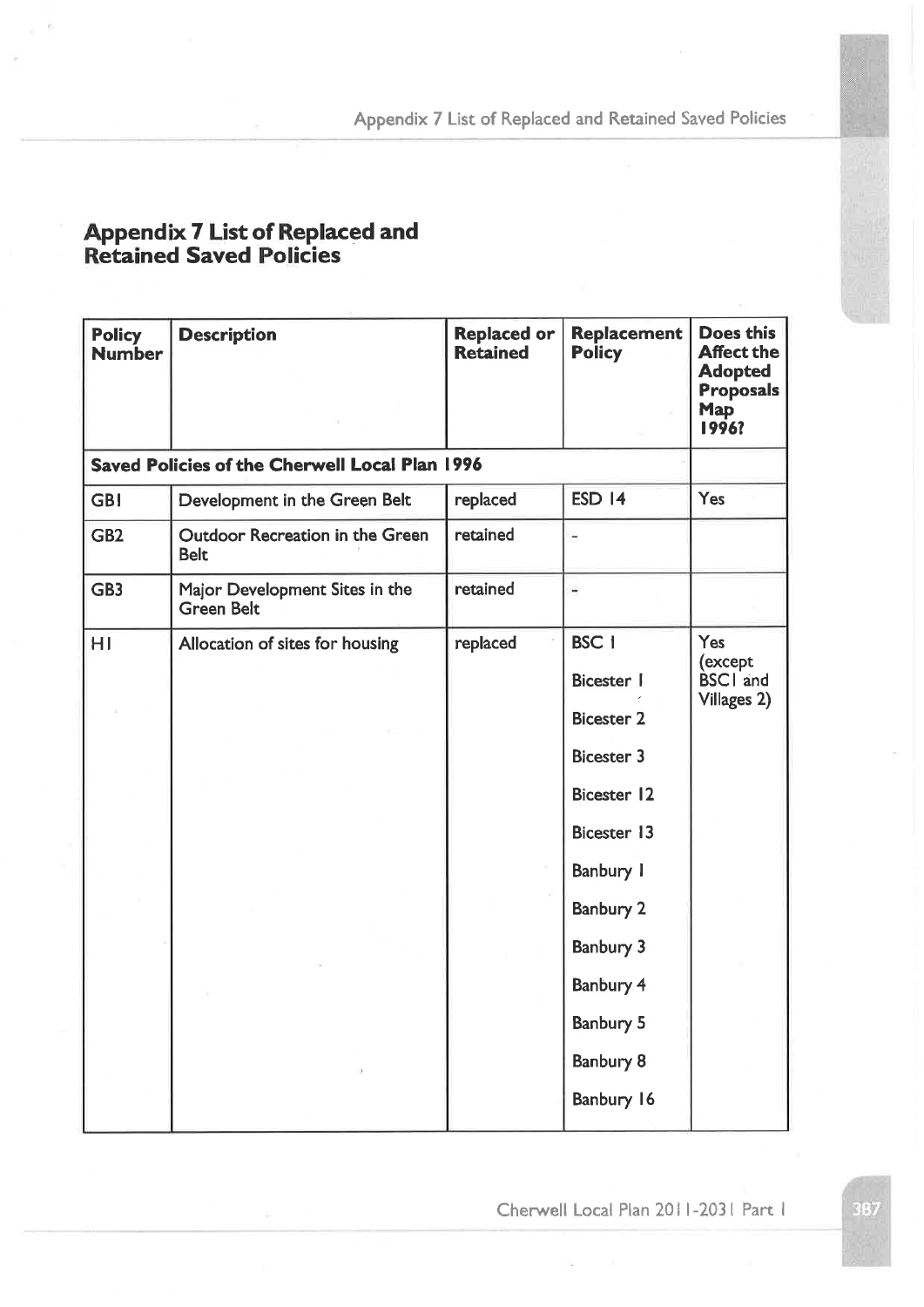| <b>Policy</b><br><b>Number</b> | <b>Description</b>                                   | <b>Replaced or</b><br><b>Retained</b> | Replacement<br><b>Policy</b>                         | <b>Does this</b><br><b>Affect the</b><br><b>Adopted</b><br><b>Proposals</b><br><b>Map</b><br>1996? |
|--------------------------------|------------------------------------------------------|---------------------------------------|------------------------------------------------------|----------------------------------------------------------------------------------------------------|
|                                |                                                      |                                       | Banbury 17                                           |                                                                                                    |
|                                |                                                      |                                       | Banbury 18                                           |                                                                                                    |
|                                |                                                      |                                       | Banbury 19                                           |                                                                                                    |
|                                |                                                      |                                       | <b>Villages 2</b>                                    |                                                                                                    |
|                                |                                                      |                                       | <b>Villages 5</b>                                    |                                                                                                    |
| H <sub>4</sub>                 | Housing schemes for the elderly and<br>disabled      | replaced                              | BSC <sub>4</sub>                                     | <b>No</b>                                                                                          |
| H <sub>5</sub>                 | <b>Affordable Housing</b>                            | replaced                              | BSC <sub>3</sub>                                     | <b>No</b>                                                                                          |
| H <sub>6</sub>                 | <b>Rural Exception Sites</b>                         | replaced                              | Villages 3                                           | <b>No</b>                                                                                          |
| H12                            | Housing in the rural areas                           | replaced                              | Villages 1<br><b>Villages 2</b><br><b>Villages 3</b> | <b>No</b>                                                                                          |
| H13                            | Residential development in category<br>I settlements | replaced                              | Villages 1                                           | No                                                                                                 |
| H14                            | Residential development in category<br>2 settlements | replaced                              | Villages 1                                           | No                                                                                                 |
| H15                            | Residential development in category<br>3 settlements | replaced                              | Villages 1                                           | No                                                                                                 |
| H16                            | White land at Yarnton                                | retained                              | $\overline{\phantom{a}}$                             |                                                                                                    |
| H17                            | Replacement dwellings                                | retained                              | ÷                                                    |                                                                                                    |
| H18                            | New dwellings in the countryside                     | retained                              | ÷                                                    |                                                                                                    |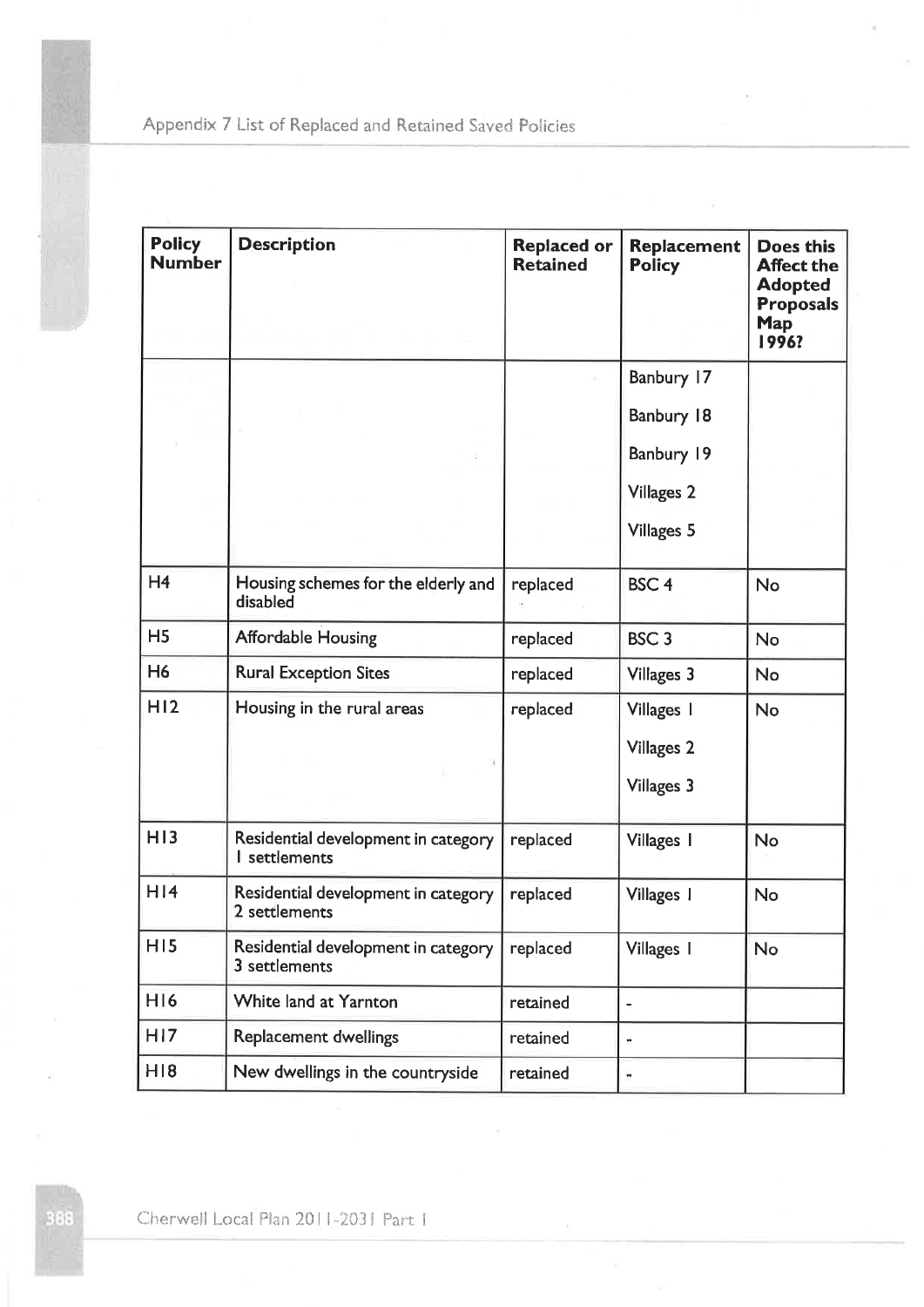| <b>Policy</b><br><b>Number</b> | <b>Description</b>                                           | <b>Replaced or</b><br><b>Retained</b>                                                                                 | <b>Replacement</b><br><b>Policy</b>                                                                                                                                                                                  | Does this<br><b>Affect the</b><br><b>Adopted</b><br><b>Proposals</b><br>Map<br>1996? |
|--------------------------------|--------------------------------------------------------------|-----------------------------------------------------------------------------------------------------------------------|----------------------------------------------------------------------------------------------------------------------------------------------------------------------------------------------------------------------|--------------------------------------------------------------------------------------|
| <b>H19</b>                     | Conversion of buildings in the<br>countryside                | retained                                                                                                              | m.                                                                                                                                                                                                                   |                                                                                      |
| <b>H20</b>                     | Conversion of farmstead buildings                            | retained                                                                                                              | $\blacksquare$                                                                                                                                                                                                       |                                                                                      |
| H2I                            | Conversion of buildings in<br>settlements                    | retained                                                                                                              |                                                                                                                                                                                                                      |                                                                                      |
| H <sub>23</sub>                | <b>Residential Caravans</b>                                  | retained                                                                                                              |                                                                                                                                                                                                                      |                                                                                      |
| H <sub>25</sub>                | Sites for travelling showpeople                              | replaced                                                                                                              | BSC <sub>6</sub>                                                                                                                                                                                                     | <b>No</b>                                                                            |
| H <sub>26</sub>                | Residential canal moorings                                   | retained                                                                                                              |                                                                                                                                                                                                                      |                                                                                      |
| <b>EMPI</b>                    | Allocation of sites for employment<br>generating development | part replaced<br>sites replaced<br>at Bicester,<br><b>Banbury</b> and<br>Kidlington<br><b>Rural sites</b><br>retained | SLE I<br><b>Bicester I</b><br><b>Bicester 2</b><br><b>Bicester 4</b><br><b>Bicester 10</b><br>Bicester    <br><b>Bicester 12</b><br><b>Banbury I</b><br>Banbury 6<br>Banbury 15<br>Kidlington I<br><b>Villages 5</b> | Yes                                                                                  |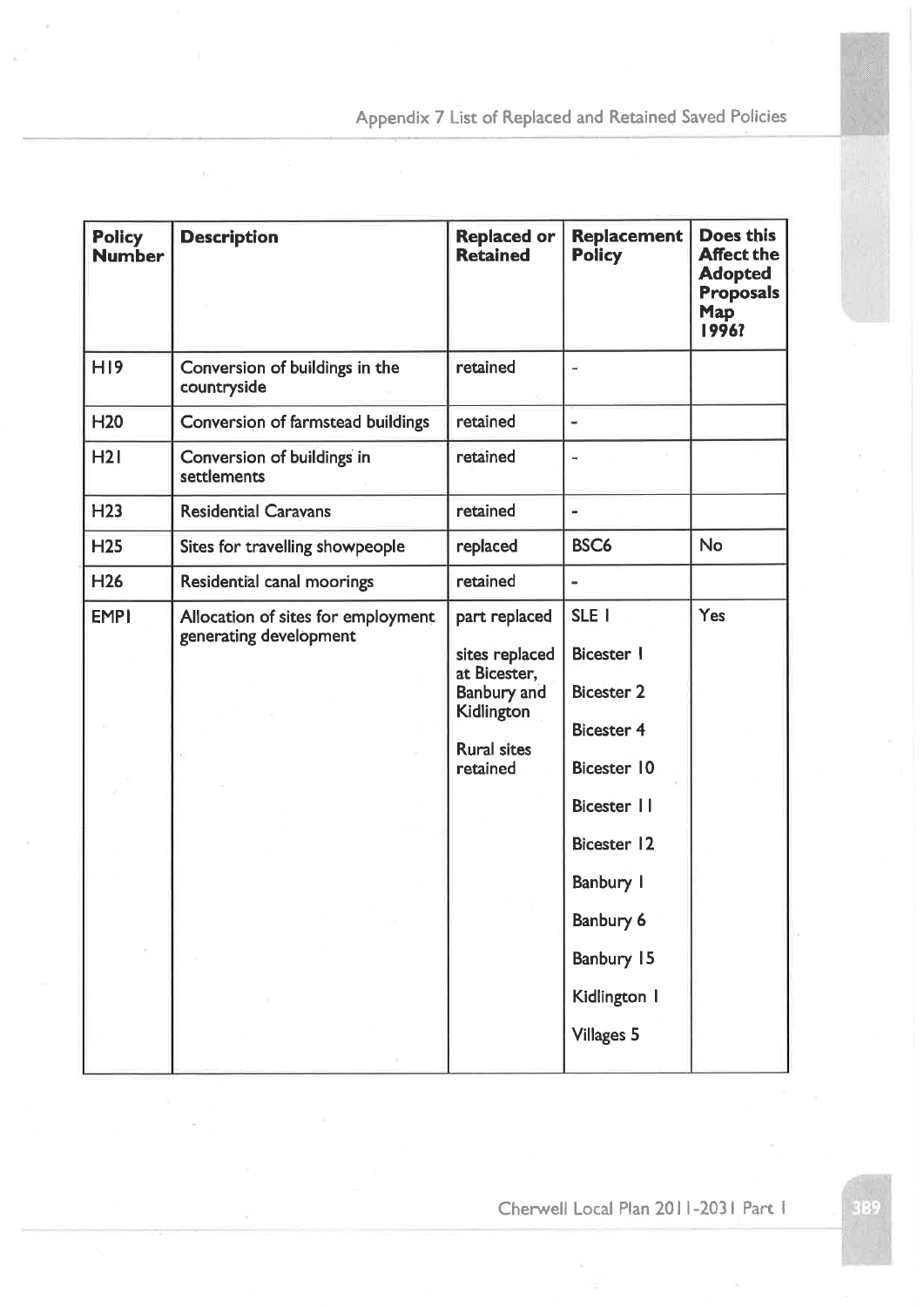| <b>Policy</b><br><b>Number</b> | <b>Description</b>                                                                                                                | <b>Replaced or</b><br><b>Retained</b> | <b>Replacement</b><br><b>Policy</b>   | <b>Does this</b><br><b>Affect the</b><br><b>Adopted</b><br><b>Proposals</b><br><b>Map</b><br>1996? |
|--------------------------------|-----------------------------------------------------------------------------------------------------------------------------------|---------------------------------------|---------------------------------------|----------------------------------------------------------------------------------------------------|
| EMP3                           | Employment generating development<br>at Kidlington, Yarnton and Begbroke<br>(East)                                                | replaced                              | <b>SLEI</b>                           | No                                                                                                 |
| EMP4                           | Employment generating development<br>in the rural areas                                                                           | replaced                              | <b>SLEI</b>                           | <b>No</b>                                                                                          |
| S <sub>2</sub>                 | Proposals for retail development in<br>the shopping centre and town<br>centre, Banbury                                            | replaced                              | SLE <sub>2</sub><br>Banbury 7         | Yes                                                                                                |
| S <sub>3</sub>                 | Primary shopping frontages, Banbury                                                                                               | replaced                              | Banbury 7                             | Yes                                                                                                |
| S <sub>8</sub>                 | Redevelopment of land north of<br>Bridge Street and east of the inner<br>relief road, Banbury for recreational<br>or cultural use | replaced                              | Banbury I                             | Yes                                                                                                |
| S <sub>9</sub>                 | Change of use of residential buildings<br>in Banbury town centre                                                                  | replaced                              | Banbury 7                             | Yes                                                                                                |
| <b>SI0</b>                     | Development in Banbury<br>commercial areas                                                                                        | replaced                              | Banbury 7                             | Yes                                                                                                |
| S12                            | Development proposals in Bicester<br>town centre                                                                                  | replaced                              | SLE <sub>2</sub><br><b>Bicester 5</b> | Yes                                                                                                |
| S13                            | Primary shopping frontages, Bicester                                                                                              | replaced                              | <b>Bicester 5</b>                     | Yes                                                                                                |
| S15                            | Redevelopment of land at Franklin's<br>Yard, Bicester                                                                             | replaced                              | Bicester 6                            | Yes                                                                                                |
| S21                            | Development in Kidlington shopping<br>centre                                                                                      | replaced                              | SLE <sub>2</sub><br>Kidlington 2      | Yes                                                                                                |
| <b>S22</b>                     | Provision of rear servicing,<br>Kidlington                                                                                        | retained                              |                                       |                                                                                                    |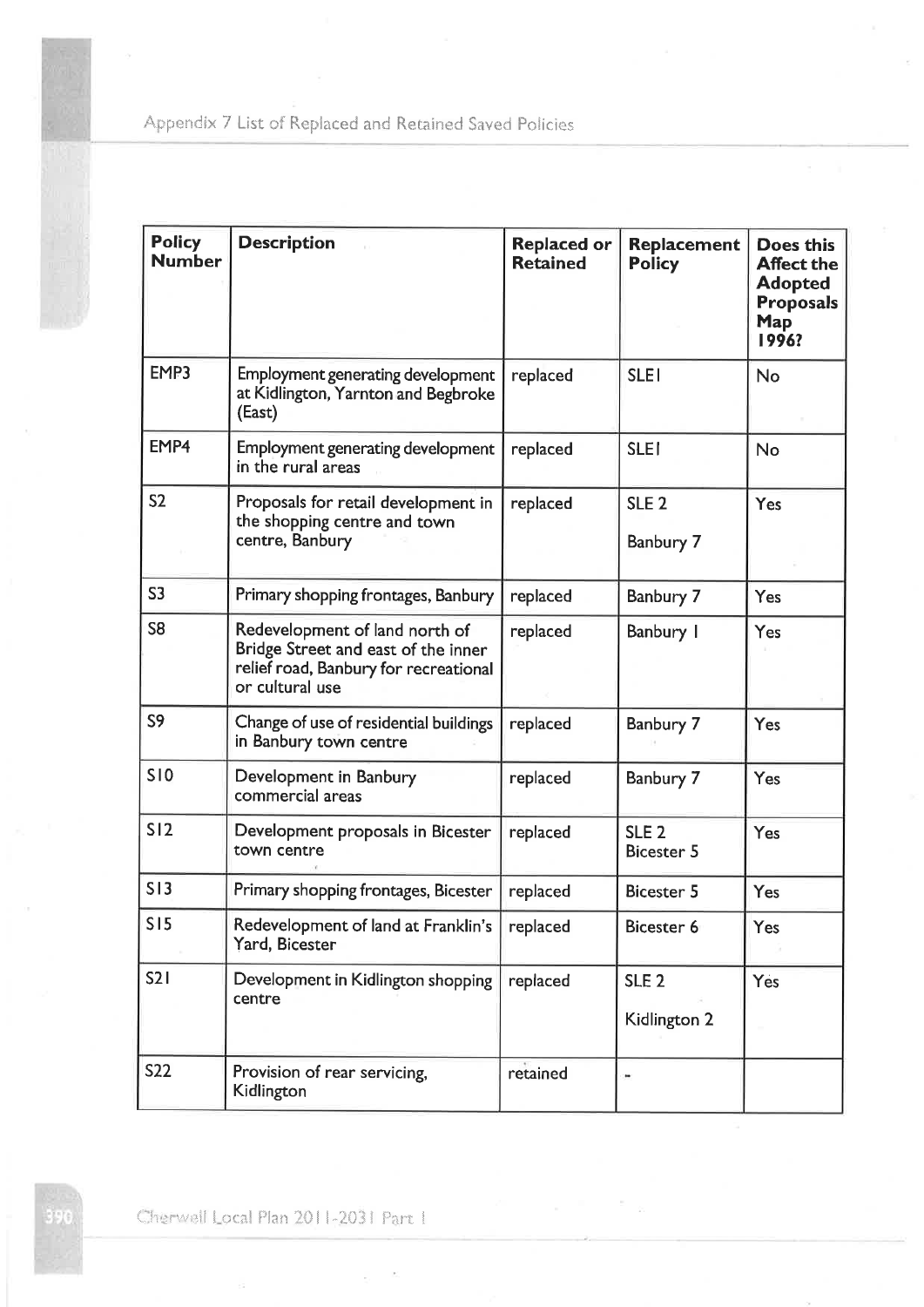| <b>Policy</b><br><b>Number</b> | <b>Description</b>                                                                                                            | <b>Replaced or</b><br><b>Retained</b> | <b>Replacement</b><br><b>Policy</b> | <b>Does this</b><br><b>Affect the</b><br><b>Adopted</b><br><b>Proposals</b><br>Map<br>1996? |
|--------------------------------|-------------------------------------------------------------------------------------------------------------------------------|---------------------------------------|-------------------------------------|---------------------------------------------------------------------------------------------|
| <b>S25</b>                     | Retail development in the rural areas                                                                                         | replaced                              | SLE <sub>2</sub>                    | No                                                                                          |
| <b>S26</b>                     | Small scale ancillary retail outlets in<br>the rural areas                                                                    | retained                              |                                     |                                                                                             |
| <b>S27</b>                     | Garden centres in the rural areas                                                                                             | retained                              | $\blacksquare$                      |                                                                                             |
| <b>S28</b>                     | Proposals for small shops and<br>extensions to existing shops outside<br>Banbury, Bicester and Kidlington<br>shopping centres | retained                              |                                     |                                                                                             |
| <b>S29</b>                     | Loss of existing village services                                                                                             | retained                              |                                     |                                                                                             |
| <b>TRI</b>                     | <b>Transportation funding</b>                                                                                                 | retained                              | ٠                                   |                                                                                             |
| TR7                            | Development attracting traffic on<br>minor roads                                                                              | retained                              |                                     |                                                                                             |
| TR <sub>8</sub>                | Commercial facilities for the<br>motorist                                                                                     | retained                              |                                     |                                                                                             |
| TR10                           | <b>Heavy Goods vehicles</b>                                                                                                   | retained                              |                                     |                                                                                             |
| <b>TRII</b>                    | <b>Oxford Canal</b>                                                                                                           | retained                              | w.                                  |                                                                                             |
| <b>TR14</b>                    | Formation of new accesses to the<br>inner relief road and Hennef Way,<br>Banbury                                              | retained                              |                                     |                                                                                             |
| TR <sub>16</sub>               | Access Improvements in the vicinity<br>of Banbury Railway Station                                                             | retained                              |                                     |                                                                                             |
| <b>TR20</b>                    | Reservation of land for road<br>schemes at Bicester                                                                           | replaced                              | SLE <sub>4</sub>                    | Yes                                                                                         |
| <b>TR22</b>                    | Reservation of land for road<br>schemes in the countryside                                                                    | retained                              |                                     |                                                                                             |
| R I                            | Allocation of land for recreation use                                                                                         | part replaced                         | <b>Bicester 13</b>                  | Yes                                                                                         |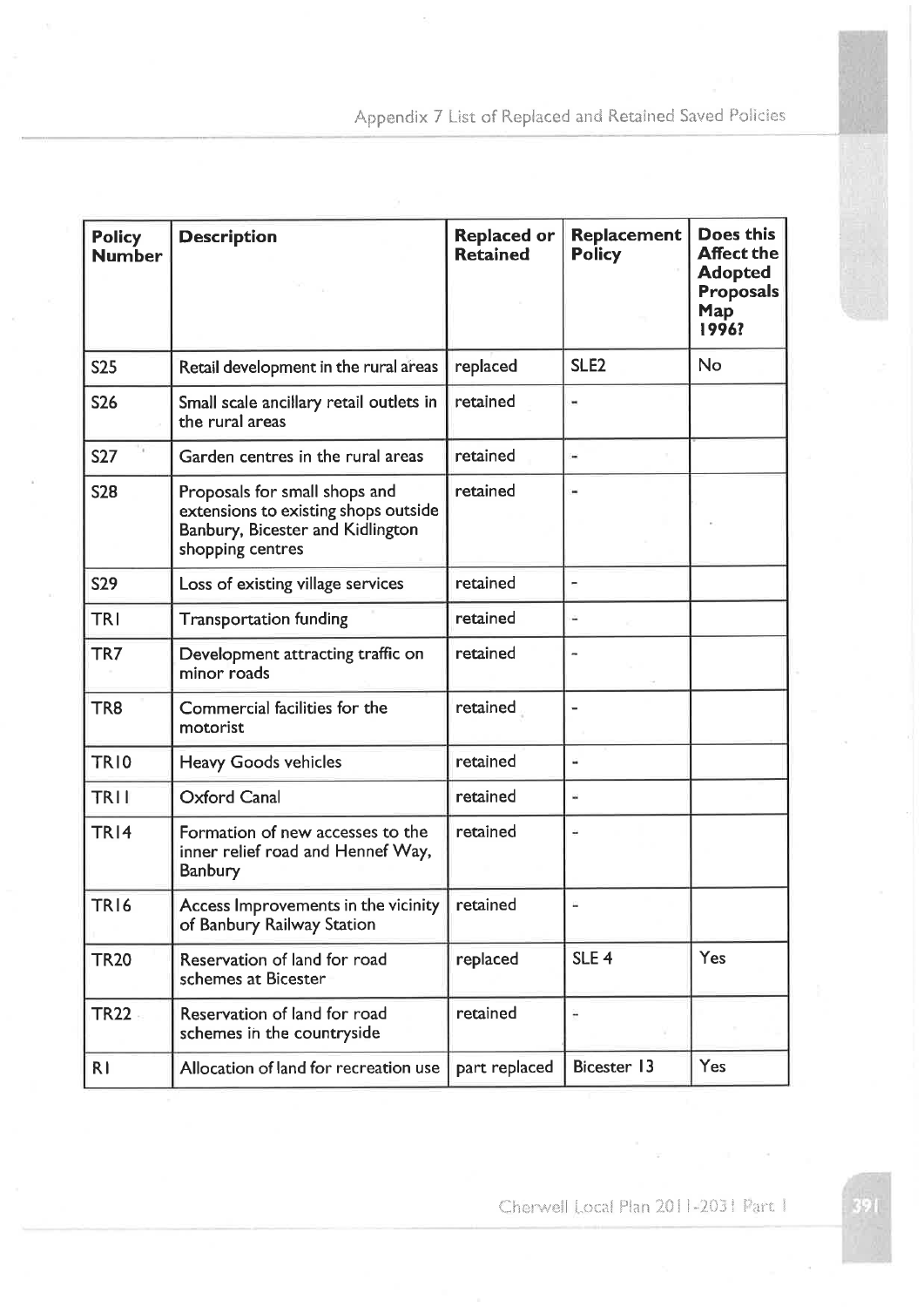| <b>Policy</b><br><b>Number</b> | <b>Description</b>                                                                                                                                | <b>Replaced or</b><br><b>Retained</b> | <b>Replacement</b><br><b>Policy</b> | <b>Does this</b><br><b>Affect the</b><br><b>Adopted</b><br><b>Proposals</b><br>Map<br>1996? |
|--------------------------------|---------------------------------------------------------------------------------------------------------------------------------------------------|---------------------------------------|-------------------------------------|---------------------------------------------------------------------------------------------|
| R <sub>5</sub>                 | Use of redundant railway lines and<br>disused quarries for recreation<br>purposes                                                                 | retained                              |                                     |                                                                                             |
| R7                             | Protection and enhancement of the<br>recreational roles of the Oxford<br><b>Canal and River Cherwell</b>                                          | replaced                              | <b>ESD 16</b>                       | <b>No</b>                                                                                   |
| R <sub>9</sub>                 | Facilities for canal users                                                                                                                        | replaced                              | <b>ESD 16</b>                       | <b>No</b>                                                                                   |
| R12                            | Provision of public open space in<br>association with new residential<br>development                                                              | replaced                              | <b>BSC 11</b>                       | No                                                                                          |
| R14                            | Reservation of land for community<br>buildings in association with housing<br>developments at Hanwell Fields,<br>Banbury and Slade Farm, Bicester | replaced                              | <b>BSC 12</b>                       | <b>No</b>                                                                                   |
| T <sub>2</sub>                 | Proposals for hotels, motels, guest<br>houses and restaurants within<br>settlements                                                               | retained                              |                                     |                                                                                             |
| T3                             | Land reserved for hotel and<br>associated tourist or leisure based<br>development, in vicinity of junction<br>II of the M40, Banbury              | retained                              |                                     |                                                                                             |
| T <sub>5</sub>                 | Proposals for new hotels, motels,<br>guesthouses and restaurants in the<br>countryside                                                            | retained                              |                                     |                                                                                             |
| T7                             | Conversion of buildings beyond<br>settlements to self-catering holiday<br>accommodation                                                           | retained                              |                                     |                                                                                             |
| AG <sub>2</sub>                | Construction of farm buildings                                                                                                                    | retained                              |                                     |                                                                                             |
| AG3                            | Siting of new or extension to<br>existing intensive livestock and<br>poultry units                                                                | retained                              |                                     |                                                                                             |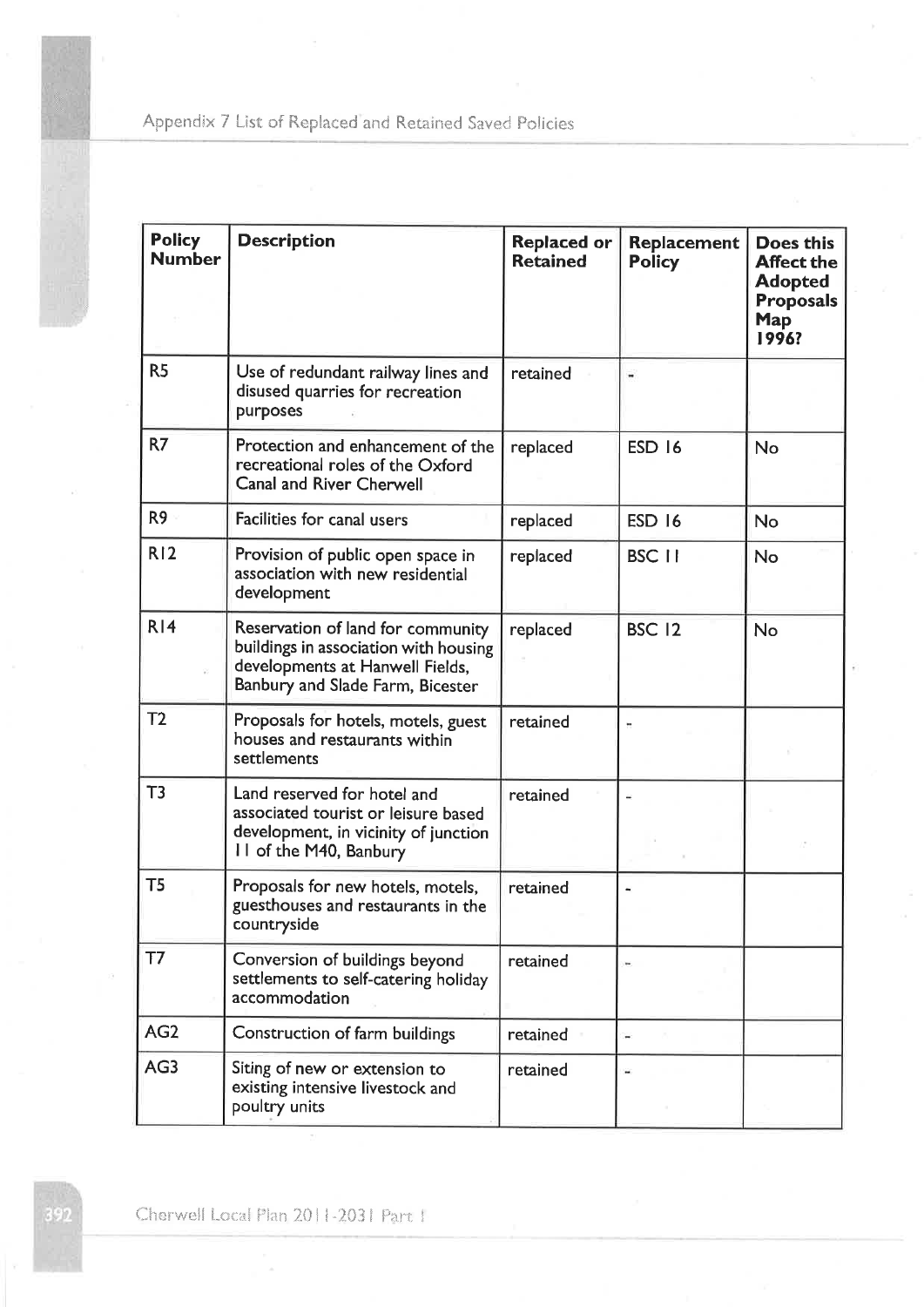| <b>Policy</b><br><b>Number</b> | <b>Description</b>                                                                                      | <b>Replaced or</b><br><b>Retained</b> | Replacement<br><b>Policy</b> | <b>Does this</b><br><b>Affect the</b><br><b>Adopted</b><br><b>Proposals</b><br>Map<br>1996? |
|--------------------------------|---------------------------------------------------------------------------------------------------------|---------------------------------------|------------------------------|---------------------------------------------------------------------------------------------|
| AG4                            | Waste disposal from intensive<br>livestock and poultry units                                            | retained                              |                              |                                                                                             |
| AG5                            | Development involving horses                                                                            | retained                              | -                            |                                                                                             |
| CI                             | Protection of sites of nature<br>conservation value                                                     | replaced                              | ESD 10                       | Yes                                                                                         |
| C <sub>2</sub>                 | Development affecting protected                                                                         | replaced                              | ESD 10                       | No                                                                                          |
|                                | species                                                                                                 |                                       | ESD 11                       |                                                                                             |
| C <sub>4</sub>                 | Creation of new habitats                                                                                | replaced                              | <b>ESD 10</b>                | No                                                                                          |
| C <sub>5</sub>                 | Protection of ecological value and<br>rural character of specified features<br>of value in the District | retained                              |                              |                                                                                             |
| C6                             | Development proposals adjacent to<br>the River Thames                                                   | retained                              | ίú,                          |                                                                                             |
| C <sub>7</sub>                 | Landscape conservation                                                                                  | replaced                              | <b>ESD 13</b>                | No                                                                                          |
| C8                             | Sporadic development in the open<br>countryside                                                         | retained                              |                              |                                                                                             |
| C9                             | Scale of development compatible<br>with a rural location                                                | replaced                              | <b>ESD 13</b>                | No                                                                                          |
| C10                            | Historic landscapes, parks and<br>gardens and historic battlefields                                     | replaced                              | <b>ESD 13</b>                | Yes                                                                                         |
|                                |                                                                                                         |                                       | <b>ESD 15</b>                |                                                                                             |
| C11                            | Protection of the vista and setting<br>of Rousham Park                                                  | retained                              |                              |                                                                                             |
| C <sub>12</sub>                | Development in the Cotswold Area<br>of Outstanding Natural Beauty                                       | replaced                              | <b>ESD 12</b>                | Yes                                                                                         |
| C13                            | Areas of High Landscape Value                                                                           | replaced                              | <b>ESD 13</b>                | Yes                                                                                         |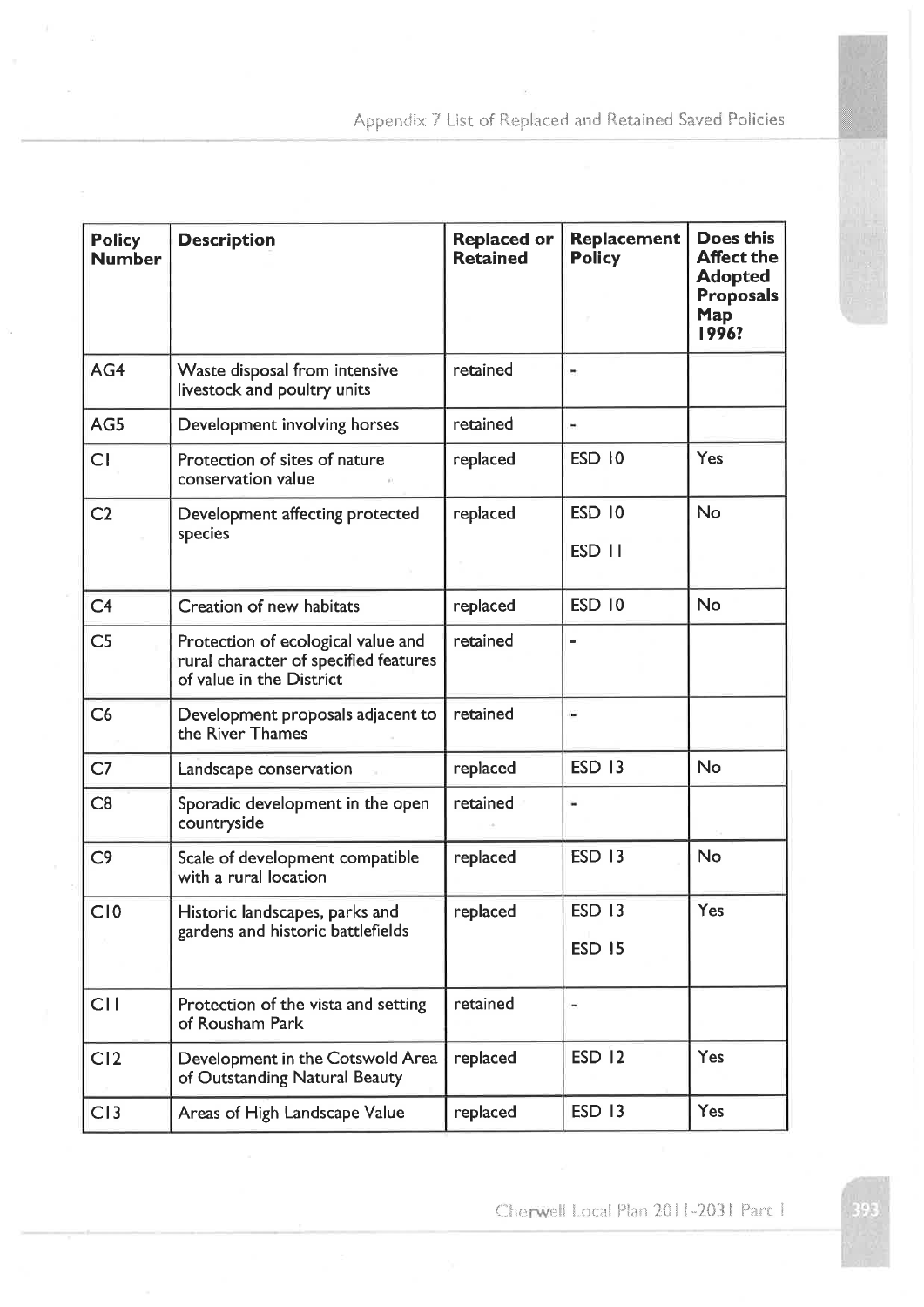| <b>Policy</b><br><b>Number</b> | <b>Description</b>                                                                         | <b>Replaced or</b><br><b>Retained</b> | Replacement<br><b>Policy</b> | <b>Does this</b><br><b>Affect the</b><br><b>Adopted</b><br><b>Proposals</b><br><b>Map</b><br>1996? |
|--------------------------------|--------------------------------------------------------------------------------------------|---------------------------------------|------------------------------|----------------------------------------------------------------------------------------------------|
| C <sub>14</sub>                | Countryside Management Projects                                                            | retained                              | ۰                            |                                                                                                    |
| C15                            | Prevention of coalescence of<br>settlements                                                | retained                              |                              |                                                                                                    |
| CI7                            | Enhancement of the urban fringe<br>through tree and woodland planting                      | replaced                              | <b>ESD 13</b>                | Yes                                                                                                |
| C18                            | Development proposals affecting a<br>listed building                                       | retained                              | u,                           |                                                                                                    |
| C21                            | Proposals for re-use of a listed<br>building                                               | retained                              | i.                           |                                                                                                    |
| C <sub>23</sub>                | Retention of features contributing<br>to character or appearance of a<br>conservation area | retained                              | $\blacksquare$               |                                                                                                    |
| C <sub>25</sub>                | Development affecting the site or<br>setting of a schedule ancient<br>monument             | retained                              |                              |                                                                                                    |
| C27                            | Development in villages to respect<br>historic settlement pattern                          | replaced                              | <b>ESD 15</b>                | No                                                                                                 |
| C <sub>28</sub>                | Layout, design and external<br>appearance of new development                               | retained                              |                              |                                                                                                    |
| C <sub>29</sub>                | Appearance of development adjacent<br>to the Oxford Canal                                  | retained                              |                              |                                                                                                    |
| C <sub>30</sub>                | Design Control                                                                             | retained                              | ÷                            |                                                                                                    |
| C31                            | Compatibility of proposals in<br>residential areas                                         | retained                              |                              |                                                                                                    |
| C <sub>32</sub>                | Provision of facilities for disabled<br>people                                             | retained                              |                              |                                                                                                    |
| C33                            | Protection of important gaps of<br>undeveloped land                                        | retained                              | ÷                            |                                                                                                    |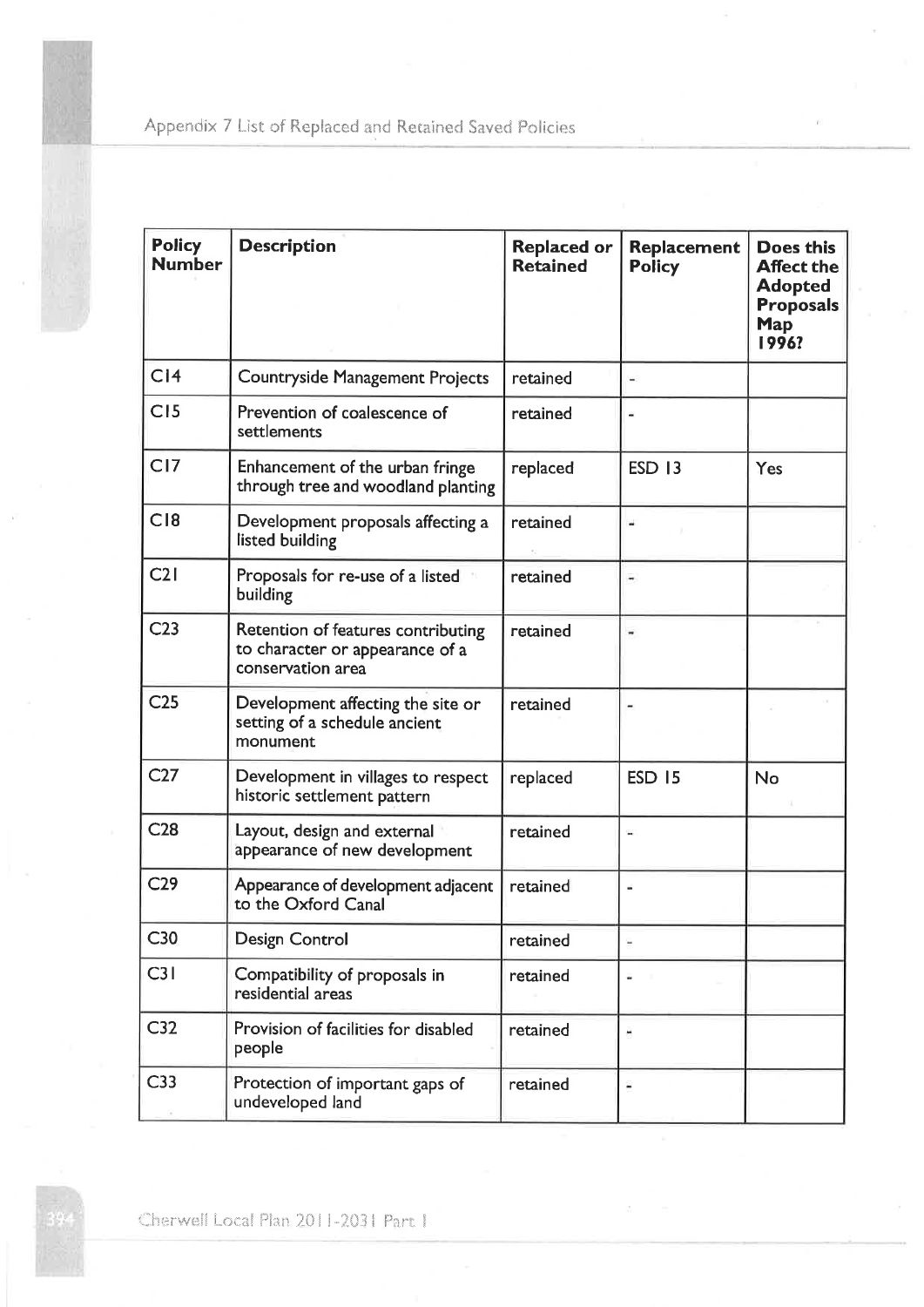| <b>Policy</b><br><b>Number</b> | <b>Description</b>                                                                                                 | <b>Replaced or</b><br><b>Retained</b> | <b>Replacement</b><br><b>Policy</b> | <b>Does this</b><br><b>Affect the</b><br><b>Adopted</b><br><b>Proposals</b><br>Map<br>1996? |
|--------------------------------|--------------------------------------------------------------------------------------------------------------------|---------------------------------------|-------------------------------------|---------------------------------------------------------------------------------------------|
| C <sub>34</sub>                | Protection of views of St Mary's<br>Church, Banbury                                                                | retained                              |                                     |                                                                                             |
| C38                            | Satellite dishes in conservation areas<br>and on listed buildings                                                  | retained                              | $\overline{\phantom{a}}$            |                                                                                             |
| C <sub>39</sub>                | Telecommunication masts and<br>structures                                                                          | retained                              | $\blacksquare$                      |                                                                                             |
| <b>ENVI</b>                    | Development likely to cause<br>detrimental levels of pollution                                                     | retained                              |                                     |                                                                                             |
| ENV <sub>2</sub>               | Redevelopment of sites causing<br>serious detriment to local amenity                                               | retained                              | $\overline{\phantom{a}}$            |                                                                                             |
| ENV <sub>6</sub>               | Development at Oxford Airport,<br>Kidlington likely to increase noise<br>nuisance                                  | retained                              |                                     |                                                                                             |
| ENV7                           | Development affecting water quality                                                                                | replaced                              | ESD <sub>8</sub>                    | No                                                                                          |
| ENV10                          | Development proposals likely to<br>damage or be at risk from hazardous<br>installations                            | retained                              |                                     |                                                                                             |
| <b>ENVII</b>                   | Proposals for installations handling<br>hazardous substances                                                       | retained                              |                                     |                                                                                             |
| ENV12                          | Development on contaminated land                                                                                   | retained                              | Ξ                                   |                                                                                             |
| OA <sub>2</sub>                | Protection of land at Yarnton Road<br>Recreation ground, Kidlington for a<br>new primary school                    | retained                              |                                     |                                                                                             |
| <b>GBI</b>                     | Saved Policy of the Central<br>Oxfordshire Local Plan (Cherwell)<br>1992 - Development in the Green<br><b>Belt</b> | replaced                              | <b>ESD 14</b>                       | Yes                                                                                         |